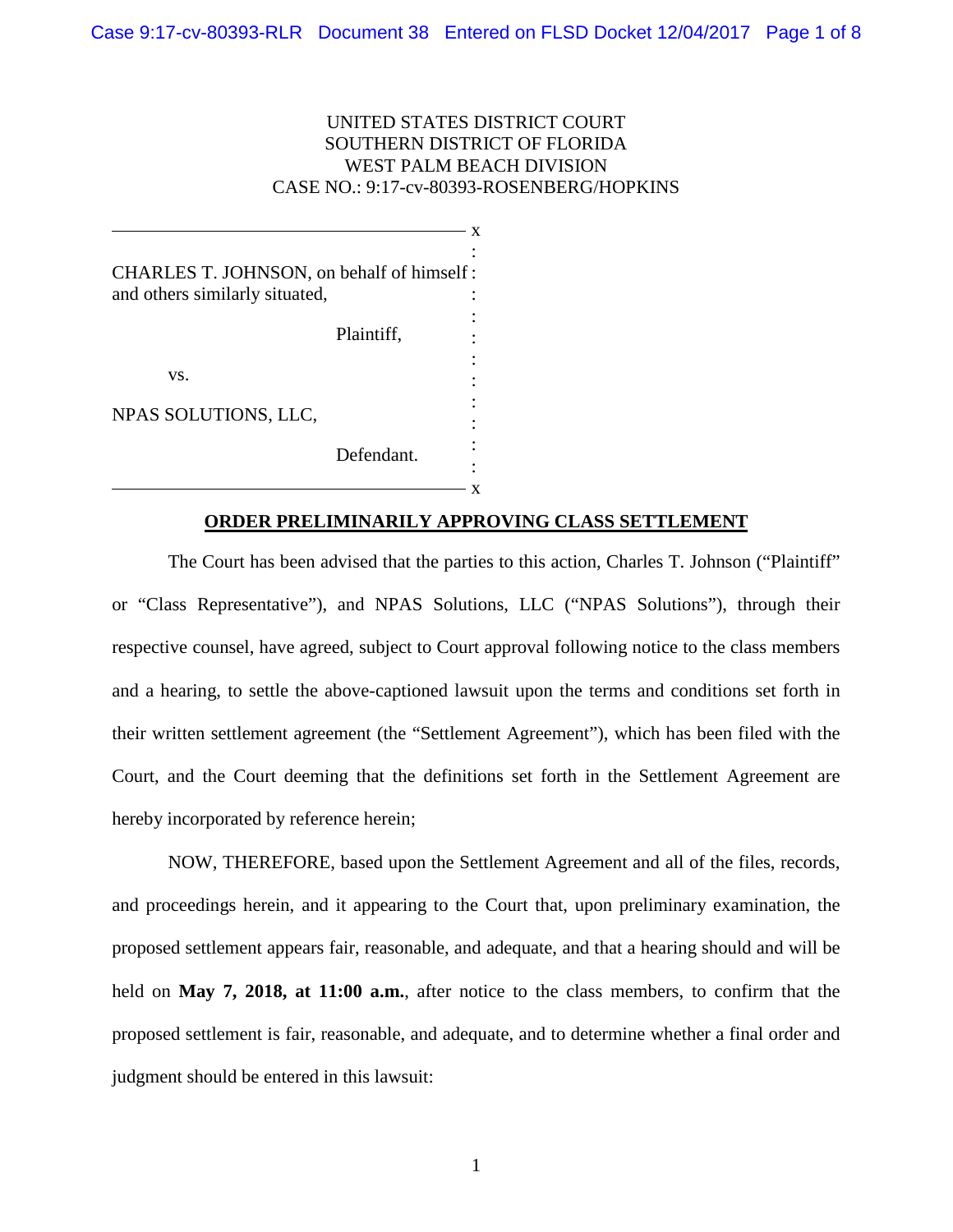## IT IS HEREBY ORDERED:

The Court has jurisdiction over the subject matter of the action and over all settling parties hereto.

In compliance with the Class Action Fairness Act of 2005, 28 U.S.C. §§ 1332(d), 1453, and 1711-1715, Defendant is directed to cause written notice of the proposed class settlement to be served as directed.

Pursuant to Rule 23(b)(3) of the Federal Rules of Civil Procedure, this action is preliminarily certified, for settlement purposes only, as a class action on behalf of the following class of plaintiffs (referred to as the "class members") with respect to the claims asserted in this action:

All persons in the United States who (a) received calls from NPAS Solutions, LLC between March 28, 2013 and the date of this order that (b) were directed to a phone number assigned to a cellular telephone service, (c) for which NPAS Solutions' records contain a "WN" designation, and (d) were placed using an automatic telephone dialing system.

Defendant has identified 179,642 unique cellular telephone numbers that fall within the class definition.

Pursuant to Rule 23 of the Federal Rules of Civil Procedure, the Court preliminarily appoints Charles T. Johnson as the Class Representative and Greenwald Davidson Radbil PLLC as Class Counsel.

The Court preliminarily finds that this action satisfies the applicable prerequisites for class action treatment under Rule 23, namely:

A. The class members are so numerous and geographically dispersed that

joinder of all of them is impracticable;

B. There are questions of law and fact common to the class members, which predominate over any individual questions;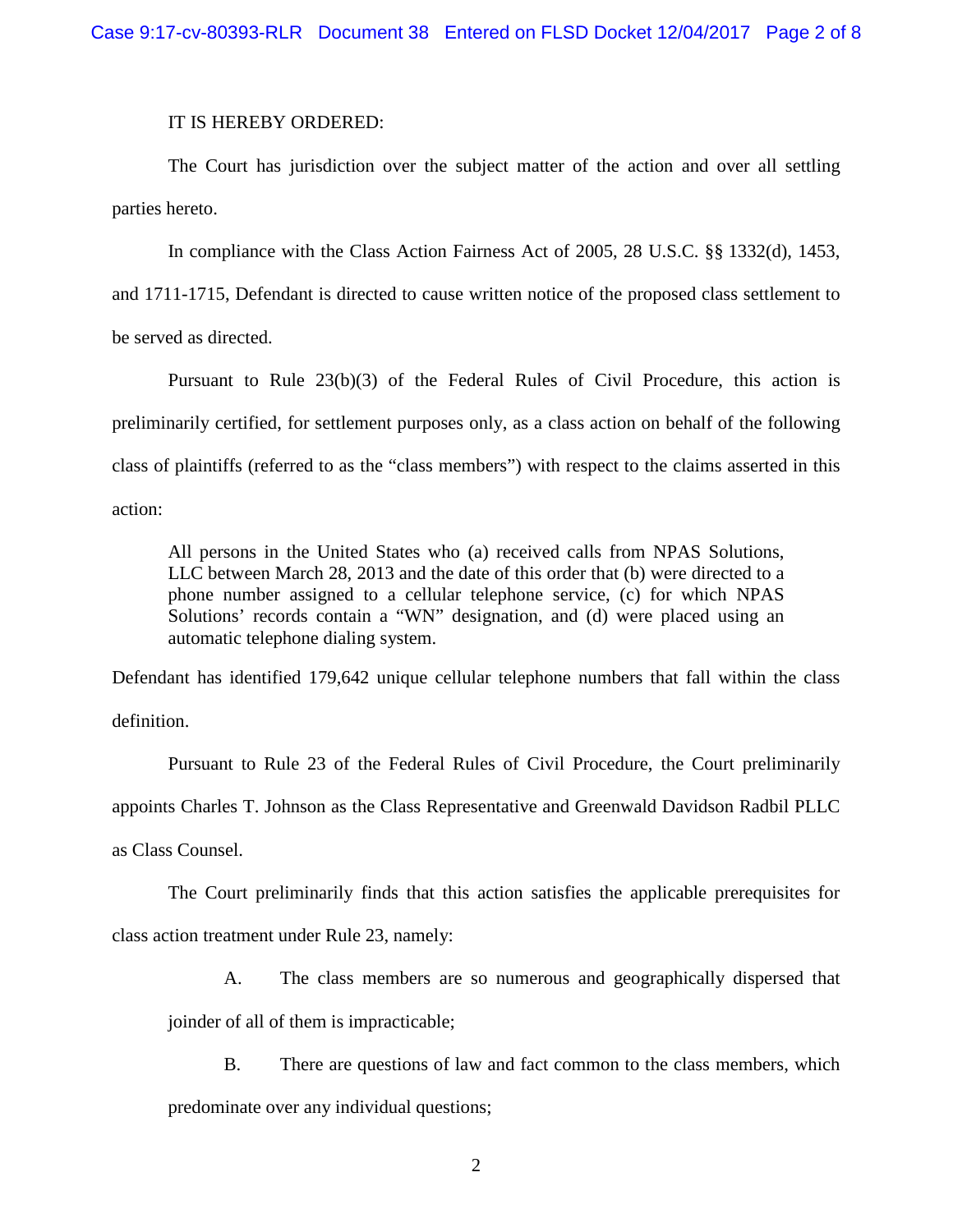C. Plaintiff's claims are typical of the claims of the class members;

D. Plaintiff and Class Counsel have fairly and adequately represented and protected the interests of all of the class members; and

E. Class treatment of these claims will be efficient and manageable, thereby achieving an appreciable measure of judicial economy, and a class action is superior to other available methods for a fair and efficient adjudication of this controversy.

The Court preliminarily finds that the settlement of this action, on the terms and conditions set forth in the Settlement Agreement, is in all respects fundamentally fair, reasonable, adequate, and in the best interest of the class members, when considering, in their totality, the following factors: (1) the existence of fraud or collusion behind the settlement; (2) the complexity, expense, and likely duration of the litigation; (3) the stage of the proceedings and the amount of discovery completed; (4) the probability of Plaintiff's success on the merits; (5) the range of possible recovery; and (6) the opinions of the class counsel, class representatives, and the substance and amount of opposition to the settlement. *See Leverso v. SouthTrust Bank of AL., N.A.*, 18 F.3d 1527, 1530 (11th Cir. 1994).

A third party class administrator acceptable to the parties will administer the settlement and notification to class members. The class administrator will be responsible for mailing the approved class action notice and settlement checks to the class members who can be identified through reasonable efforts. All costs of administration will be paid out of the Settlement Fund. Upon the recommendation of the parties, the Court hereby appoints the following class administrator: KCC LLC, P.O. Box 6191, Novato, CA 94948.

The Court approves the form and substance of the postcard notice, claim form, and Question & Answer Notice, which are attached as exhibits to the Settlement Agreement. The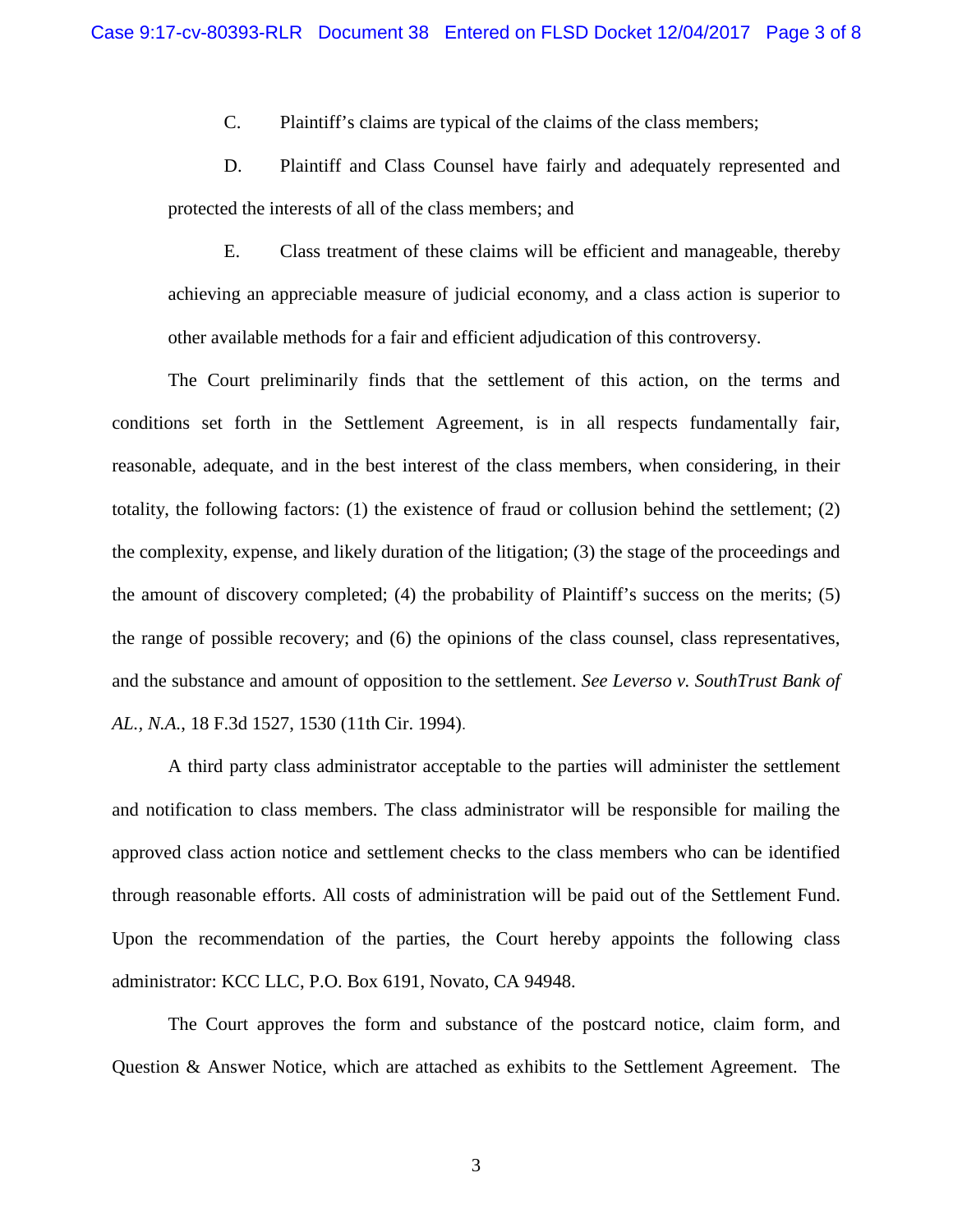proposed form and method for notifying the class members of the settlement and its terms and conditions meet the requirements of Rule  $23(c)(2)(B)$  and due process, constitute the best notice practicable under the circumstances, and constitute due and sufficient notice to all persons and entities entitled to the notice. The Court finds that the proposed notice plan is clearly designed to advise the class members of their rights. In accordance with the Settlement Agreement, the class administrator will cause the postcard notice to be mailed to the class members as expeditiously as possible, but in no event later than 45 days after the Court's entry of this order, *i.e.*, **no later than January 18, 2018**. The class administrator will confirm, and if necessary, update the addresses for the class members through a standard methodology that the class administrator uses to update addresses. In addition, the Question  $\&$  Answer Notice, and relevant pleadings, will be made available to class members through a dedicated website.

Any class member who desires to be excluded from the class must send a written request for exclusion to the class administrator with a postmark date no later than 60 days after the Notice Deadline (105 days after the Court's entry of this order), *i.e.*, **no later than March 19, 2018**. To be effective, the written request for exclusion must state the class member's full name, address, and telephone number, along with a statement that the class member wishes to be excluded, and must be signed by the class member. Any class member who submits a valid and timely request for exclusion will not be bound by the terms of the Settlement Agreement.

Any class member who intends to object to the fairness of this settlement must file a written objection with the Court within 60 days after the Notice Deadline (105 days after the Court's entry of this order), *i.e.*, **no later than March 19***,* **2018**. Further, any such class member must, within the same time period, provide a copy of the written objection to Class Counsel, Attention: Michael L. Greenwald, Greenwald Davidson Radbil PLLC, 5550 Glades Road, Suite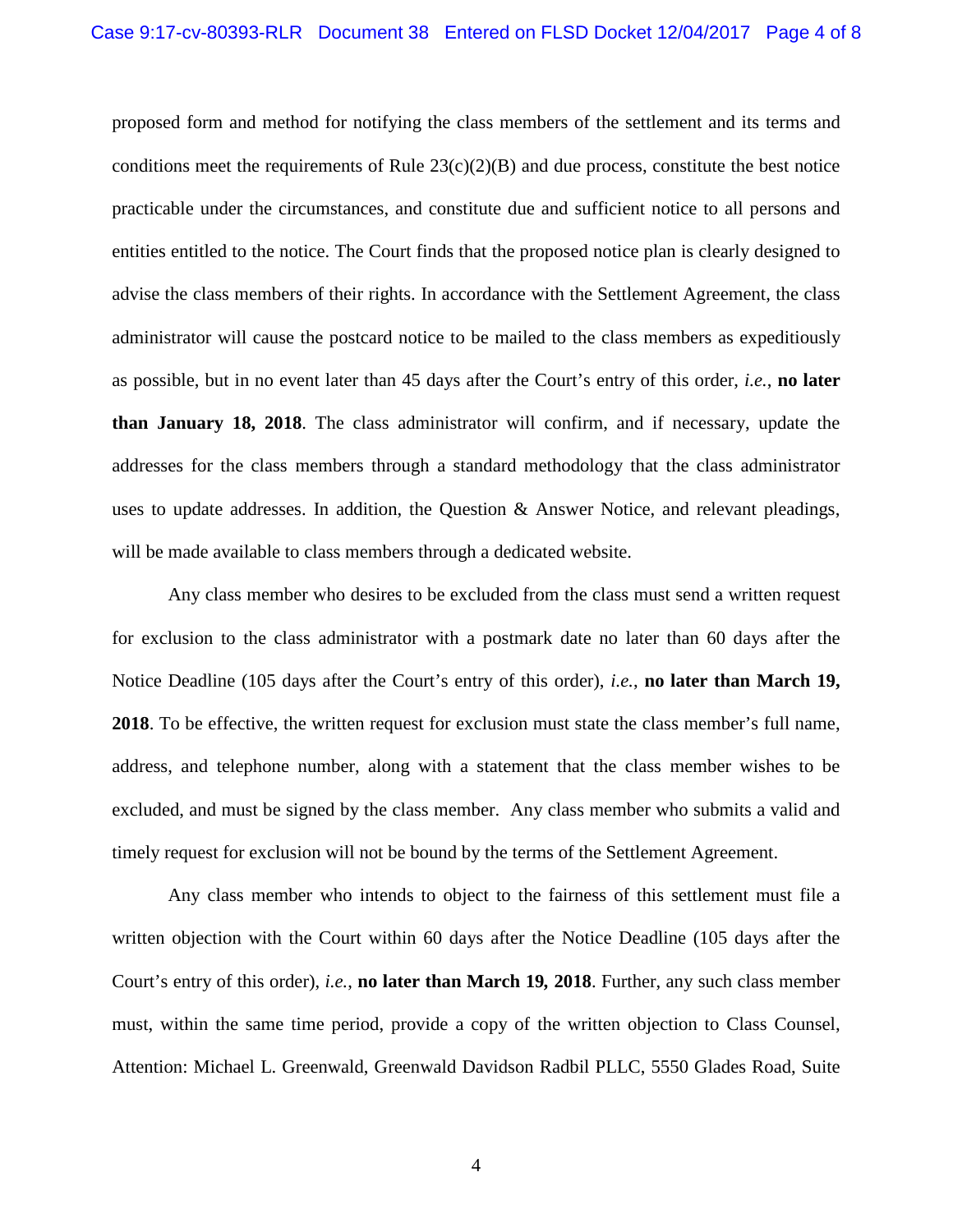500, Boca Raton, FL 33431; and to Counsel for Defendant, Attention: Maura K. Monaghan, Debevoise & Plimpton LLP, 919 Third Ave., New York, NY 10022

To be effective, a notice of intent to object to the proposed settlement must:

A. Contain a heading which includes the name of the case and case number;

B. Provide the name, address, telephone number and signature of the class member filing the objection;

C. Attach documents establishing, or provide information sufficient to allow the Parties to confirm, that the objector is a Settlement Class Member, including providing the cellular telephone number called by NPAS Solutions;

D. Be sent to Class Counsel and counsel for Defendant at the addresses above by first-class mail, postmarked no later than 105 days after the Court preliminarily approves the settlement;

E. Be filed with the Clerk of the Court no later than 105 days after the Court preliminarily approves the settlement;

F. Contain the name, address, bar number and telephone number of the objecting class member's counsel, if represented by an attorney. If the class member is represented by an attorney, he/she must comply with all applicable laws and rules for filing pleadings and documents in the U.S. District Court for the Southern District of Florida;

G. Include a statement of such Settlement Class Member's specific objections; and

H. State the grounds for objection, as well as identify any documents which such objector desires the Court to consider.

5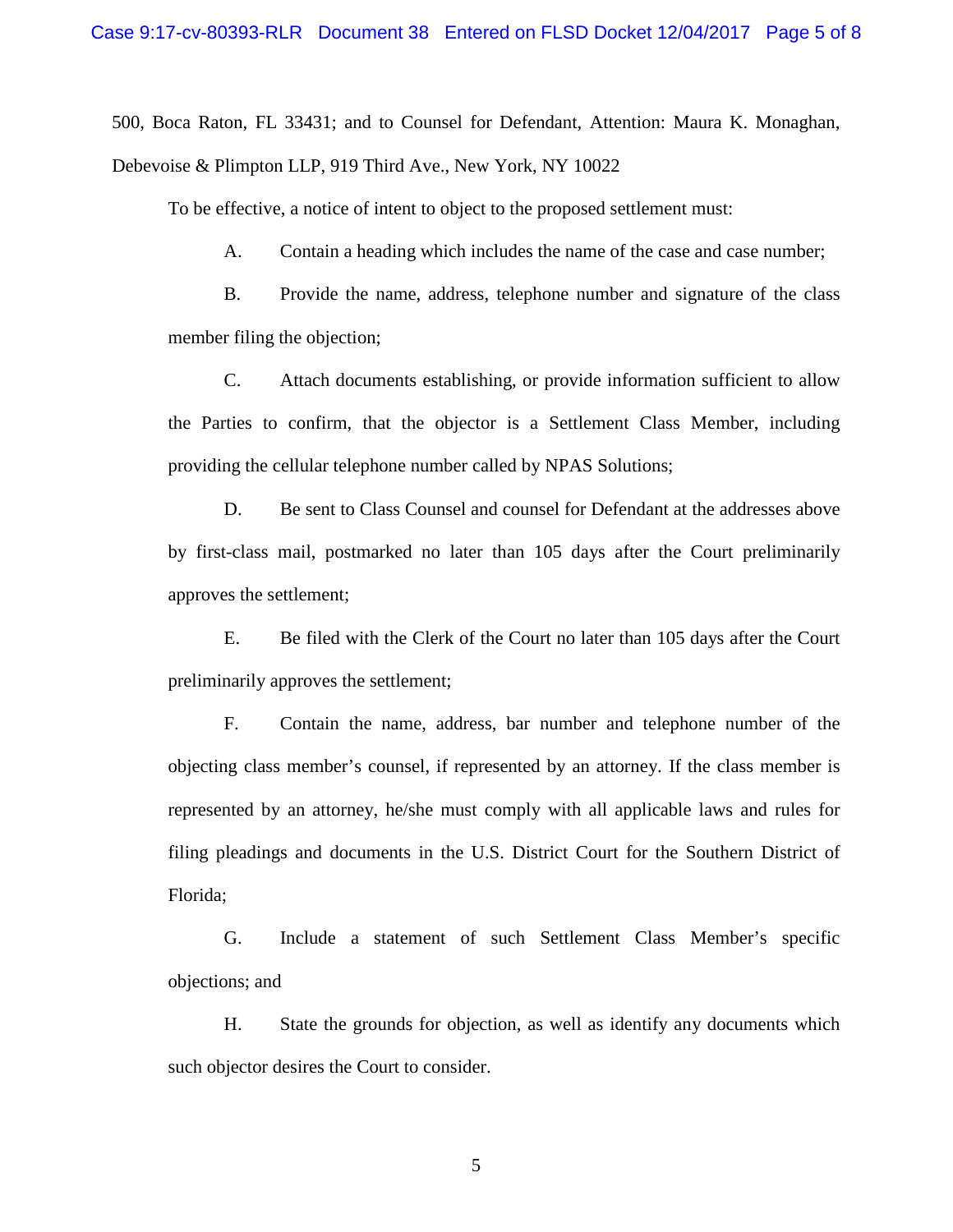## Case 9:17-cv-80393-RLR Document 38 Entered on FLSD Docket 12/04/2017 Page 6 of 8

Any class member who has timely filed an objection may appear at the settlement approval hearing, in person or by counsel, and be heard to the extent allowed by the Court, applying applicable law, in opposition to the fairness, reasonableness and adequacy of the proposed settlement, and on the application for an award of attorneys' fees, costs, and expenses. The right to object to the proposed settlement must be exercised individually by an individual class member, not as a member of a group or subclass and, except in the case of a deceased, minor, or incapacitated class member, not by the act of another person acting or purporting to act in a representative capacity.

The Court orders that any member of the Settlement Class who does not submit a timely, written request for exclusion from the Settlement Class (*i.e.*, becomes an Opt-Out) will be bound by all proceedings, orders and judgments in this litigation, even if such member of the Settlement Class has previously initiated or subsequently initiates individual litigation or other proceedings encompassed by the Settlement Agreement release.

The class administrator will mail a settlement check to each class member who submits a timely, valid claim form and does not exclude himself or herself from the class*.* The settlement checks to the class members shall be sent via U.S. mail no later than 45 days after the judgment in this case becomes final.

Charles T. Johnson may petition the Court to receive an amount not to exceed \$6,000 as acknowledgement of his role in prosecuting this case on behalf of the class members.

Pending determination of whether final approval of the Settlement Agreement should be granted, the Court enjoins Plaintiff and all members of the Settlement Class unless and until they have timely excluded themselves from (a) filing, commencing, prosecuting, intervening in or participating as a plaintiff, claimant or class member in any other lawsuit, arbitration or other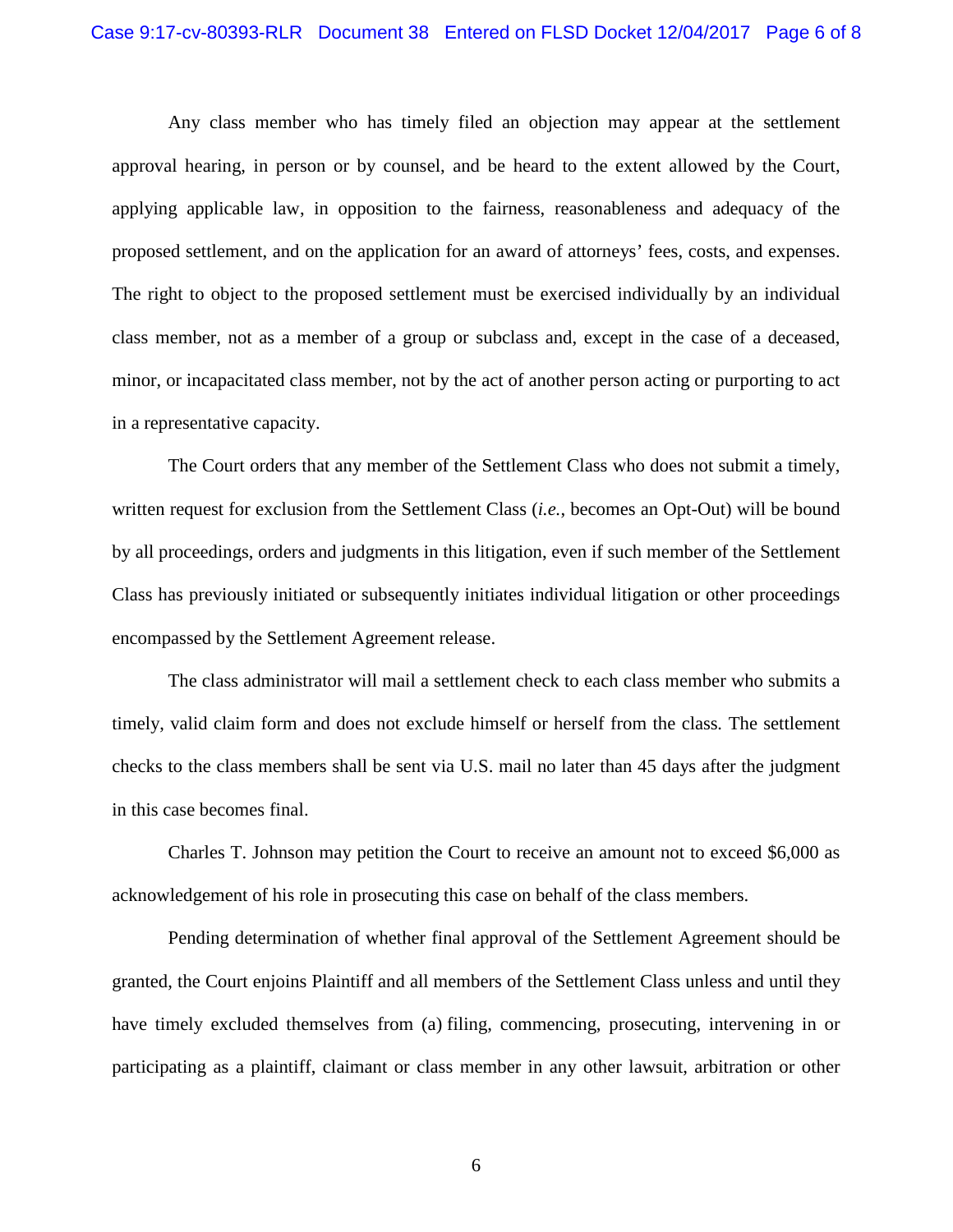proceeding against Defendant in any jurisdiction based on the Released Claims, (b) filing, commencing or prosecuting a lawsuit, arbitration or other proceeding against Defendant as a class action on behalf of any members of the Settlement Class who have not timely excluded themselves (including by seeking to amend a pending complaint to include class allegations or seeking class certification in a pending action), based on the Released Claims and (c) attempting to effect Opt Outs of a class of individuals in any lawsuit or arbitration proceeding against Defendant based on the Released Claims, except that Settlement Class Members are not precluded from participating in any investigation or suit initiated by a state or federal agency.

The Court will conduct a hearing (the "Final Approval Hearing") on **May 7, 2018, at 11:00 a.m.,** at the United States District Court for the Southern District of Florida, Paul G. Rogers Federal Building and Courthouse, 701 Clematis Street, Courtroom 2, West Palm Beach, FL 33401, to review and rule upon the following issues:

A. Whether this action satisfies the applicable requirements for class action treatment for settlement purposes under Rule 23;

B. Whether the proposed settlement is fundamentally fair, reasonable, adequate, and in the best interest of the class members and should be approved by the Court;

C. Whether the final order and judgment, as provided under the Settlement Agreement, should be entered, dismissing this action with prejudice and releasing the Released Claims against the Released Parties; and

D. To discuss and review other issues as the Court deems appropriate.

Attendance at the Final Approval Hearing is not necessary. Class members need not appear at the hearing or take any other action to indicate their approval of the proposed class

7